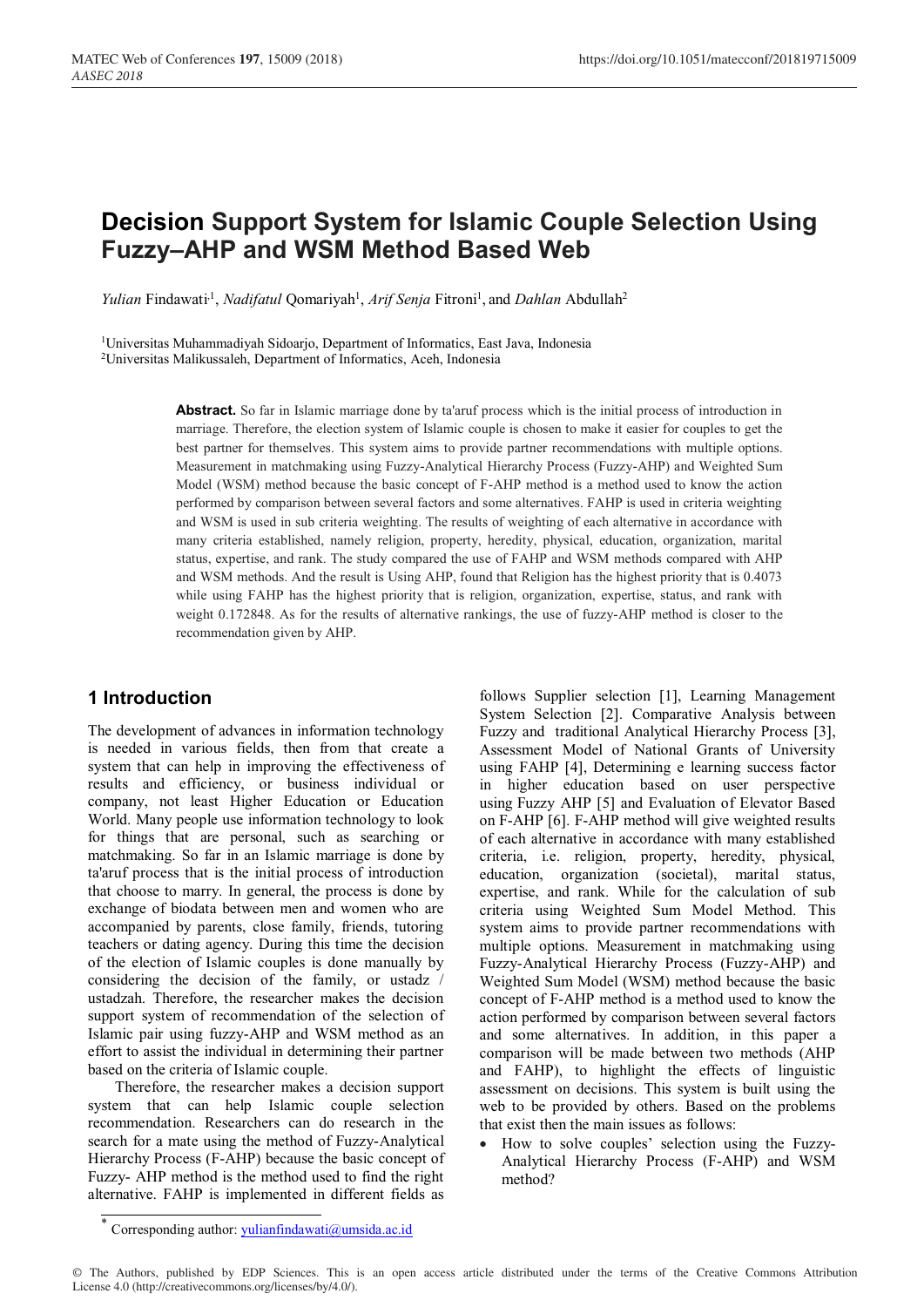• How to compare the Fuzzy-Analytical Hierarchy Process (F-AHP) and AHP method?

# **2 Literature review**

## **2.1 Definition of decision and SPK**

According to Keen and Scoot Morton [7] Decision Support System (SPK) is an intellectual partner of human resources with the ability of computers to improve the quality of decisions, namely computerbased support systems for management decision makers to deal with semi-structured problems.

#### **2.2 Fuzzy-AHP**

Fuzzy-AHP is an efficient tool for handling the obscurity of data in deciding the choices of different decision variables. Comparisons are represented in triangular fuzzy numbers to build a fuzzy pairwise matrix comparison [8].

#### **2.3 The Islamic couple**

The Islamic couple are couples who fit the criteria from the religious point of view such as: Pray 5 times, Sunnah Prayer, Recite the Qur'an, Compulsory fasting, Fasting Sunnah, Activity in Islamic activities, etc. What needs to be attention is that things that can make the slander can be avoided by both parties such as communicating by phone, SMS, wad another social media with a reason to ta'aruf with a potential partner.

# **3 Result and discussion**

#### **3.1 Fuzzy- AHP and Weighted sum models'**

### **calculation**

The FAHP technique is a highly developed analytical method from the AHP. Generally, imprecise judgments

are used rather than precise judgments in daily life. In FAHP, crisp values of the decision makers are expressed as fuzzy comparison sets (fuzzy triangular numbers). It uses derivative fuzzy ratios instead of crisp priorities in AHP because decision maker preferences in AHP are based on perception but the FAHP is more representative for decisions of humans. Due to these reasons, FAHP is used as a MCDM method in our study in the selection of Islamic Couples it consists of 9 criteria which weighting using AHP fuzzy while the weighting sub criteria will use the weighted sum models. The criteria and sub criteria can be seen in Figure 1.



**Fig. 1.** Criteria and sub criteria.

Criteria consist of Religion, Organization, Descent, Education, Property, Physical, Marital Status, Expertise, and rank. The data are obtained from the interview with ustadz and Results of questionnaire youth of Al-Falah mosque Jogosari Pandaan. Three alternatives have been identified as potential Islamic pairs. The main objective is to select the best Islamic pairs that satisfies all criteria. The solution process is based on the fuzzy AHP method and weighted sum models. Table of importance level can be seen in table 1.

|  | Table 1. Table Level of importance criteria based on Fuzzy-AHP method. |  |
|--|------------------------------------------------------------------------|--|
|  |                                                                        |  |

| Religion<br>(6,7,8)<br>(4,5,6)<br>(1,1,1)<br>(1/4, 1/5, 1/6)<br>Organization<br>(1,1,1)<br>(4,5,6)<br>$1/6$ , $1/7$ , $1/8$<br>(1/4, 1/5, 1/6)<br>(1,1,1)<br>Descent<br>$1/6$ , $1/7$ , $1/8$<br>(1/4, 1/5, 1/6)<br>(1,1,1)<br>Education<br>$1/6$ , $1/7$ , $1/8$<br>(1/4, 1/5, 1/6)<br>(1,1,1)<br>Property<br>Physical<br>$1/6$ , $1/7$ , $1/8$<br>(1/4, 1/5, 1/6)<br>(1,1,1)<br><b>Wedding Status</b><br>$1/8$ , $1/9$ , $1/9$<br>1/6, 1/7, 1/8<br>(1/4, 1/5, 1/6)<br>$1/8$ , $1/9$ , $1/9$<br>$1/6$ , $1/7$ , $1/8$<br>(1/4, 1/5, 1/6)<br>Expertise<br>$1/8$ , $1/9$ , $1/9$<br>$1/6$ , $1/7$ , $1/8$<br>(1/4, 1/5, 1/6)<br>rank | (6,7,8)         | (6,7,8)               |                 |                                                 | Expertise | rank    |
|-------------------------------------------------------------------------------------------------------------------------------------------------------------------------------------------------------------------------------------------------------------------------------------------------------------------------------------------------------------------------------------------------------------------------------------------------------------------------------------------------------------------------------------------------------------------------------------------------------------------------------------|-----------------|-----------------------|-----------------|-------------------------------------------------|-----------|---------|
|                                                                                                                                                                                                                                                                                                                                                                                                                                                                                                                                                                                                                                     |                 |                       | (6,7,8)         | (8,9,9)                                         | (8,9,9)   | (8,9,9) |
|                                                                                                                                                                                                                                                                                                                                                                                                                                                                                                                                                                                                                                     | (4,5,6)         | (4,5,6)               | (4,5,6)         | (6,7,8)                                         | (6,7,8)   | (6,7,8) |
|                                                                                                                                                                                                                                                                                                                                                                                                                                                                                                                                                                                                                                     | (1,1,1)         | (1,1,1)               | (1,1,1)         | (4,5,6)                                         | (4,5,6)   | (4,5,6) |
|                                                                                                                                                                                                                                                                                                                                                                                                                                                                                                                                                                                                                                     | (1,1,1)         | (1,1,1)               | (1,1,1)         | (4,5,6)                                         | (4,5,6)   | (4,5,6) |
|                                                                                                                                                                                                                                                                                                                                                                                                                                                                                                                                                                                                                                     | (1,1,1)         | (1,1,1)               | (1,1,1)         | (4,5,6)                                         | (4,5,6)   | (4,5,6) |
|                                                                                                                                                                                                                                                                                                                                                                                                                                                                                                                                                                                                                                     | (1,1,1)         | (1,1,1)               | (1,1,1)         | (4,5,6)                                         | (4,5,6)   | (4,5,6) |
|                                                                                                                                                                                                                                                                                                                                                                                                                                                                                                                                                                                                                                     | (1/4, 1/5, 1/6) | (1/4, 1/5, 1/6)       | (1/4, 1/5, 1/6) | (1,1,1)                                         | (1,1,1)   | (1,1,1) |
|                                                                                                                                                                                                                                                                                                                                                                                                                                                                                                                                                                                                                                     | (1/4, 1/5, 1/6) | (1/4, 1/5, 1/6)       | (1/4, 1/5, 1/6) | (1,1,1)                                         | (1,1,1)   | (1,1,1) |
|                                                                                                                                                                                                                                                                                                                                                                                                                                                                                                                                                                                                                                     | (1/4, 1/5, 1/6) | (1/4, 1/5, 1/6)       | (1/4, 1/5, 1/6) | (1,1,1)                                         | (1,1,1)   | (1,1,1) |
|                                                                                                                                                                                                                                                                                                                                                                                                                                                                                                                                                                                                                                     |                 |                       |                 | 1/192.733, 1/160.2921                           |           |         |
| add synthetic fuzzy matrix to each column and then                                                                                                                                                                                                                                                                                                                                                                                                                                                                                                                                                                                  |                 | Aeducation            |                 | $=[16,167, 19,343, 22,292]$ $*$ $[1/216,042]$ , |           |         |
| analysis Synthesis                                                                                                                                                                                                                                                                                                                                                                                                                                                                                                                                                                                                                  |                 |                       |                 | 1/192.733, 1/160.2921                           |           |         |
| $=[49, 61, 66]$ * [1/216.042, 1/192.733,<br>$A_{\text{religion}}$<br>$1/160.292$ ]                                                                                                                                                                                                                                                                                                                                                                                                                                                                                                                                                  |                 | Aproperty             |                 | $=[16,167, 19,343, 22,292]$  * $[1/216.042,$    |           |         |
|                                                                                                                                                                                                                                                                                                                                                                                                                                                                                                                                                                                                                                     |                 | 1/192.733, 1/160.2921 |                 |                                                 |           |         |
| $=[34,25, 42,2, 49,17]$ * [1/216.042,                                                                                                                                                                                                                                                                                                                                                                                                                                                                                                                                                                                               |                 | Aphysical             |                 | $= 16,167, 19,343, 22,292$  * [1/216.042,       |           |         |
| A <sub>organization</sub><br>1/192.733, 1/160.2921                                                                                                                                                                                                                                                                                                                                                                                                                                                                                                                                                                                  |                 |                       |                 | 1/192.733, 1/160.2921                           |           |         |
| $=[16,167, 19,343, 22,292]$ * [1/216.042,<br>Adescent                                                                                                                                                                                                                                                                                                                                                                                                                                                                                                                                                                               |                 | Astatus               |                 | $=[4,125, 4,054, 3,903]$ $[1/216.042,$          |           |         |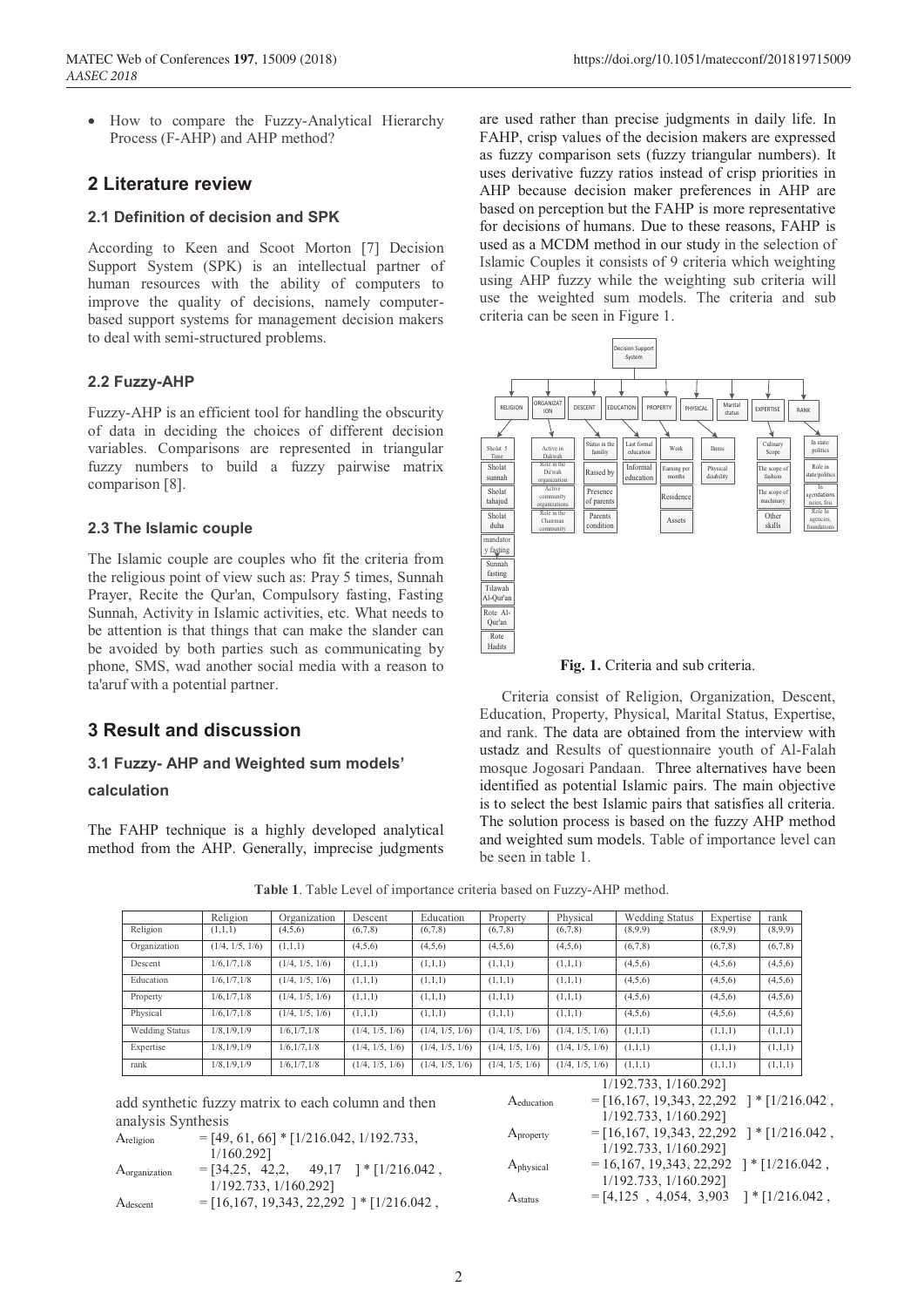| Aexpertise | 1/192.733, 1/160.2921<br>$=[4,125, 4,054, 3,903]$ $[1/216.042,$<br>1/192.733, 1/160.292]                                                                                                                                                         |  |
|------------|--------------------------------------------------------------------------------------------------------------------------------------------------------------------------------------------------------------------------------------------------|--|
| Arank      | $=[4,125, 4,054, 3,903]$ $[1/216.042,$<br>1/192.733, 1/160.2921                                                                                                                                                                                  |  |
|            | $=[0.227, 0.316, 0.412]$<br>$=[0.159, 0.219, 0.307]$<br>$=[0.075, 0.1, 0.139]$<br>$=[0.075, 0.1, 0.139]$<br>$=[0.075, 0.1, 0.139]$<br>$=[0.075, 0.1, 0.139]$<br>$=[0.019, 0.021, 0.024]$<br>$=[0.019, 0.021, 0.024]$<br>$=[0.019, 0.021, 0.024]$ |  |

• Calculate the degree of probability and Calculating priority Weight

| $=$ min $(1,1, 1,1, 1,1, 1,1) = 1$<br>d '(Religion)        |  |
|------------------------------------------------------------|--|
| d '(Organization) = min $(1.53,1, 1,1, 1,1, 1,1) = 1$      |  |
| $=$ min (0.68332, 0.19636,1,<br>d '(Descent)               |  |
| $,1,1,1,1,1) = 0.19636$                                    |  |
| d '(Education) = min (0.68332, 0.19636, 1, 1, 1, 1, 1, 1)  |  |
| $= 0.19636$                                                |  |
| $d$ (Property) = min (0.68332, 0.19636,1, ,1,1,1,1,1)      |  |
| $= 0.19636$                                                |  |
| d '(Physical) = min $(0.68332, 0.19636, 1, 1, 1, 1, 1, 1)$ |  |
| $= 0.19636$                                                |  |
| $=$ min (2.17687, 2.10538, 1.97745,<br>d '(Status)         |  |
| $1.97745, 1.97745, 2.93117, 1, 1) = 1$                     |  |
| d '(Expertise) = min $(2.17687, 2.10538, 1.97745,$         |  |
| $1.97745, 1.97745, 2.93117, 1, 1) = 1$                     |  |
| $=$ min (2.17687, 2.10538, 1.97745,<br>d'(rank)            |  |
| $1.97745, 1.97745, 2.93117, 1, 1) = 1$                     |  |
| Normalization of vector weight                             |  |

W' = (0.172848; 0.172848; 0.03394; 0.03394; 0.03394; 0.03394; 0.172848; 0.172848 ; 0.172848)

Each criterion each has sub criteria in the form of questions that will be answered by the user then calculated the weight. The calculation of sub criteria using Weighted Sum Model method. WSM is most commonly used approach in single dimensional problems [9]. If there are alternatives m and n criteria, then according to the best alternative can be formulated as follows:

$$
A_i^{WSMScore} = \sum_{j=1}^n w_j a_{ij}
$$
, for  $i = 1, 2, 3, \cdots, m$ 

where  $i = 1,2,3, \Lambda$ , m is the value of the best alternative, n is the number of criteria, an alternative value i the criteria j, are value criteria j and max used to sort the alternative decision.

The calculation of the total value sub criteria based on the answers sub criteria candidate Islamic pair then multiplied by the weight sub criteria based on the data above is as follows:

Total value Religious sub criteria =  $(0.182 * 0.667)$  +  $(0.909 * 0.667) + (0.909 * 0.667) + (0.909 * 0.667) +$   $(0.909 * 0.333) + (0.909 * 0.667) + (0.909 \text{ x0} .333) +$  $((0.909 * 0.333) = 0.545)$ total value organization Subcriteria = 0.745741 total value descent Subcriteria = 0.583333 total value education Subcriteria = 0.358857 total value property Subcriteria = 0.380392 total value physical Subcriteria =  $0.666667$ total value expertise Subcriteria =  $0.166667$ 

total value rank Subcriteria = 0,020833

After obtaining the total value of sub criteria it will be multiplied by the weight of fuzzy-AHP criteria so that the final calculation of total decision is obtained. Calculations can be done as follows:

The total value of the alternative decision  $A = (0.545)$  $*$  1) + (0.58333  $*$  0.19636) + (0.358857  $*$  0.19636) +  $(0.6667 * 0.19636)) + (0 * 1) + (0.16667) + ((0.020833 *$  $1) = 1.869$ 

Based on the same calculation then obtained the total value of the alternative decision  $B = 1.843769$  and the total value of the alternative decision  $C = 1.573106$ . After obtaining the total alternative decision then done ranking based on the total value of the decision, it is found that the candidate Islamic partner recommended is A.

In this study also compared fuzzy AHP and AHP weighting with the same importance level. The comparison of the results of AHP and Fuzzy AHP weight calculation can be seen in figure 2



**Fig. 2.** AHP and AHP fuzzy weighted comparison.

Using AHP, found that Religion has the highest priority that is 0.4073 while using FAHP has the highest priority that is religion, organization, expertise, status, and rank with weight 0.172848

 In this study also compared fuzzy-AHP and AHP in the same case, the comparison results of ranking calculation based on AHP and WSM with ranking calculation based on Fuzzy AHP and WSM can be seen in table 2.

**Table 2.** Results rank alternative.

| Number | Results Rank Alternative |            |                |
|--------|--------------------------|------------|----------------|
|        | Fuzzy AHP and AHP and    |            | Expert         |
|        | WSM                      | <b>WSM</b> | Recommendation |
|        |                          |            |                |
|        | 2 B                      | 2. C       | $2 \text{ B}$  |
|        |                          |            |                |